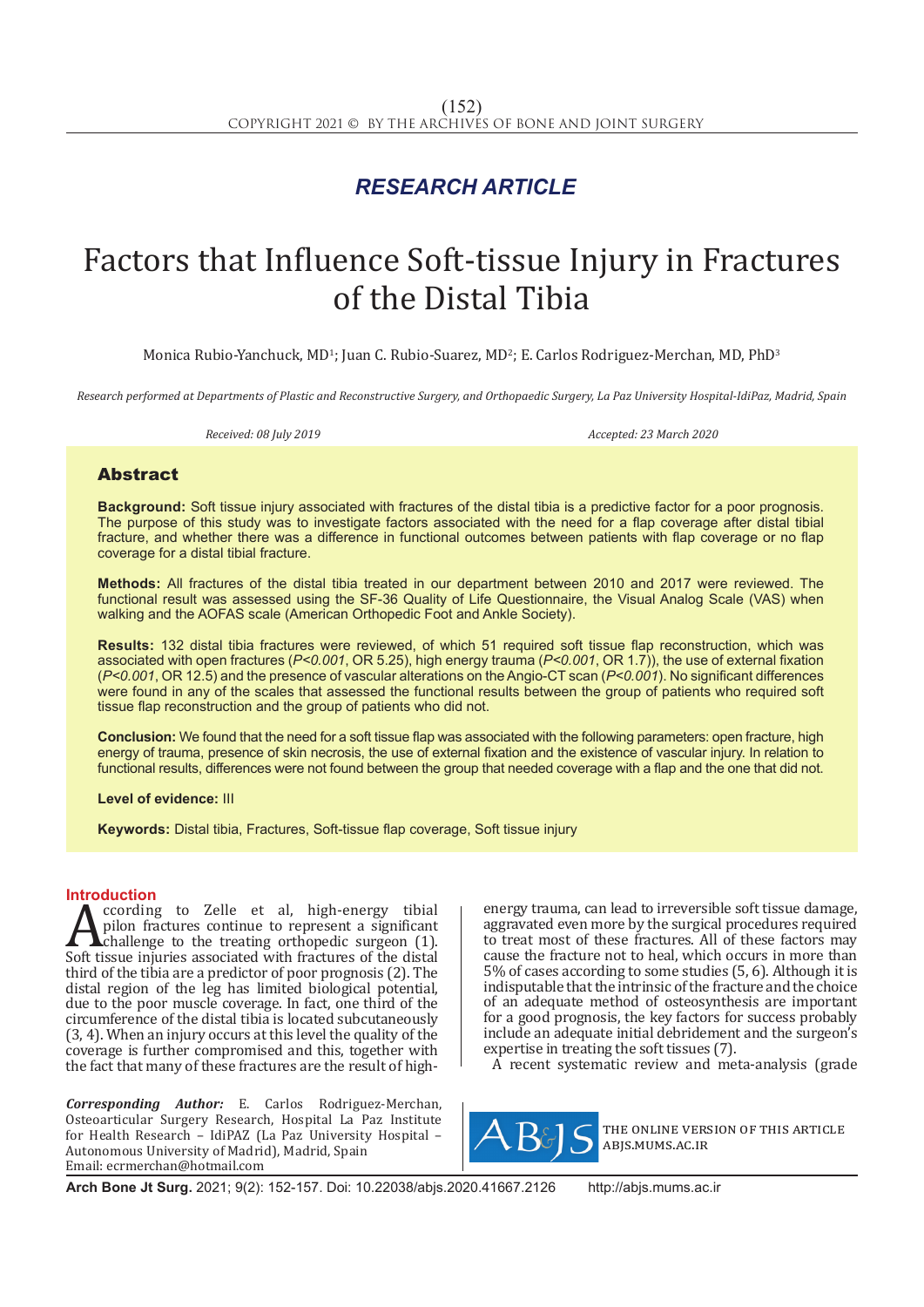THE ARCHIVES OF BONE AND JOINT SURGERY. ABJS.MUMS.AC.IR FRACTURES OF THE DISTAL TIBIA (SOFT-TISSUE INJURY) VOLUME 9. NUMBER 2. MARCH 2021

1 of evidence) reported by Erichsen et al on distal intraarticular tibial fractures surgery has shown a decreased physical function (8). The meta-analysis showed lower incidence of superficial wound infection and malunion rates in the ORIF (open reduction and internal fixation) group than in the external EF (external fixation) group. This review reported lower complication rates following ORIF for distal intra-articular tibial fractures. Taking into account that the overall evidence was limited, Erichsen et al could not recommend ORIF to be superior to EF treatment for distal intra-articular tibial fractures. More multi-center studies with larger sample sizes are needed to assess long-term physical function and complications following distal intra-articular tibial fractures surgery (8). The purpose of this study was to investigate factors associated with the need for a flap coverage after distal

tibial fracture, and whether there was a difference in functional outcomes between patients with flap coverage or no flap coverage for a distal tibial fracture.

#### **Materials and Methods**

In a retrospective cohort study, we analyzed all patients older than 18 years of age (inclusion criteria) who were treated for a distal tibia fracture (fracture that involves the distal part of both tibia and fibula) in our department (referral center), between 2010 and 2017. One hundred and thirty-two distal tibia fractures were reviewed, of which 51 required soft tissue flap reconstruction.

Twenty-eight flaps were muscular: 18 latissimus dorsi, 7 gracilis and 3 serratus anterior; 23 flaps were perforating (anterolateral thigh flap with segmental vastus lateralis) [Figure 1]. The flaps were done by the members of the

(a)  $(b)$  (c)  $(d)$ Hospital Universiti (e)  $(f)$  (g)  $(g)$ h) (k)<br>Figure. 1. Fracture of the distal tibia with joint involvement, initially treated with an external fixation device: (A) Anteroposterior (AP) radiograph **of the fracture; (B) Lateral image of the fracture. Radiographs of fracture (C) and (D) after definitive treatment by means of open reduction and** 

**internal fixation (ORIF) with a 3.5mm fibular plate and an locking compression plate (LCP) 3.5mm anterolateral distal tibia plate, together with two 3.5mm screws in the medial malleolus. (E) Image showing the evolution of the soft tissues one week later, evidencing cutaneous necrosis and suture dehiscence. Intraoperative images showing extensive debridement performed in the area of cutaneous necrosis and devitalized tissues (F) and coverage carried out using a latissimus dorsal flap and meshed epidermal graft (G). Radiographic images showing the evolution at 6 months: (H) AP radiograph showing the consolidated fracture in good position; (I) Image in lateral projection showing the aforementioned bone healing. Images (J) (K) in which the clinical appearance of the covering flap can be seen.**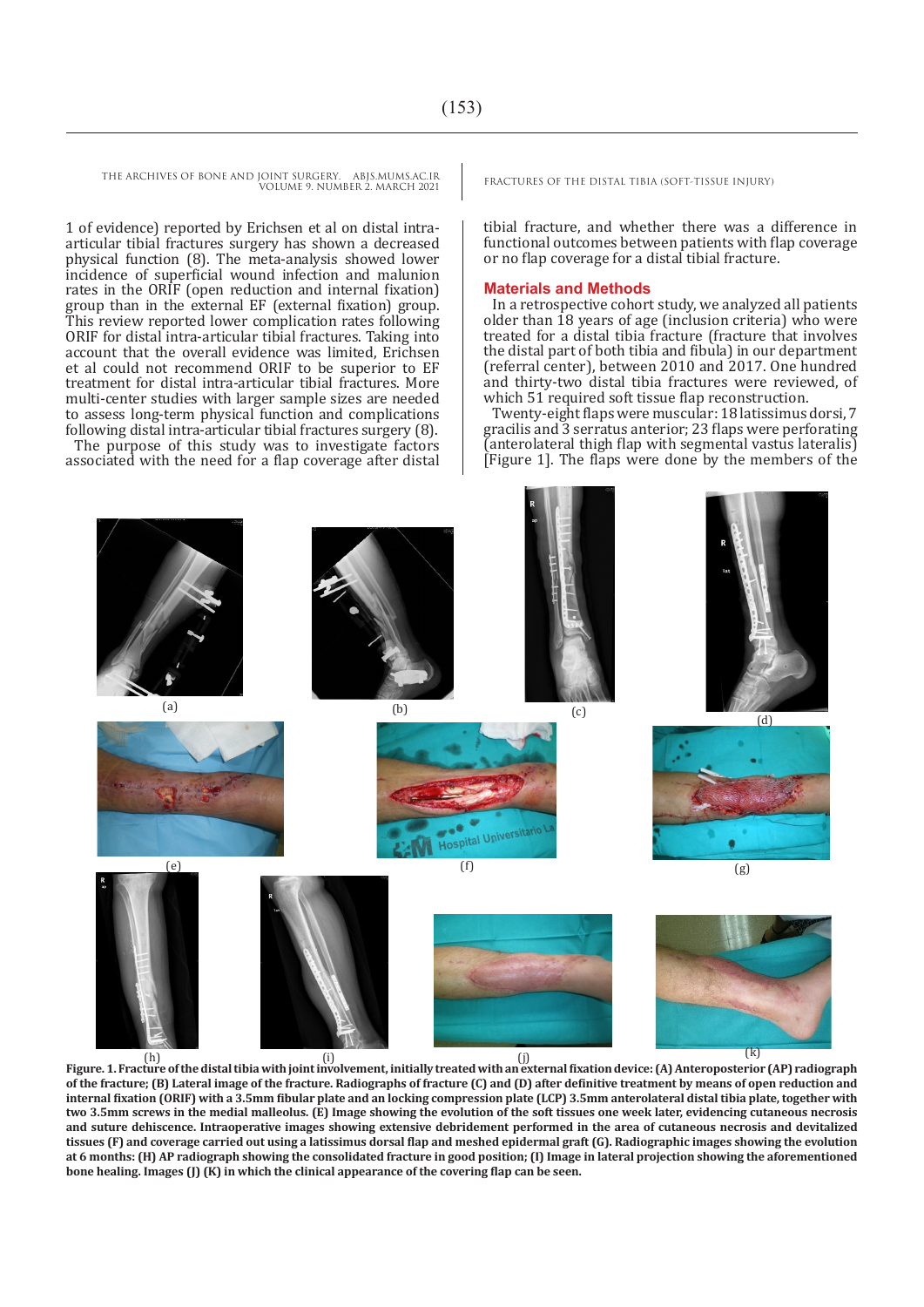VOLUME 9. NUMBER 2. MARCH 2021

Department of Plastic and Reconstructive Surgery of our Hospital.

In general, perforating flaps were preferred because of lower morbidity in the donor area. However, the choice of one or another type of flap was decided on the basis of the extension of the soft tissue defect and the absence of periosteum on the underlying bone. Thus, in lesions with significant soft tissue defect and wide desperiostization on the tibial diaphysis, muscle flaps were chosen (N=28), being the latissimus dorsi flap the most used in larger defects ( $N=18$ ), followed by the gracilis ( $N=7$ ) and the serratus anterior (N=3). On the other hand, in defects closer to the metaphyseal area, with less or no loss of periosteum, and taking into account that it is a more mobile area, fasciocutaneous flaps were chosen (anterolateral thigh flap, N=23) [Figure 1].

The average time for flap reconstruction surgery was 279.17 minutes (SD 50.20). Of the 51 patients who received coverage, 14 suffered complications after surgery: 7 flap failures (13.72%), 2 nonunions (3.92%) and 6 cases of infection (11.76%). Analyzing the possible factors that could influence the occurrence of complications, such as the time between fracture and flap coverage, the type of flap (muscular versus fasciocutaneous), the use of external fixator, the type of definitive osteosynthesis, the existence of associated fractures, the type of fracture or the energy of the trauma, we found no significant differences in any of these variables.

The average number of surgeries in patients who had needed coverage was 2.01 (SD 0.57) while in those who did not need it, the number was 1.46 (SD 0.615) (*P<0.001*) Patient age under 18 years of age was the only exclusion criteria. The follow-up period was 12 months. The study was approved by the Ethical Committee of our center. Data collection included the use of medical records of the patients and interviews with patients. Such interviews were performed by one of the authors (JC R-S) at 12 months follow-up. We had no patient loss in this study. Functional scores were taken at final follow-up (12 months). Flap coverage was performed by plastic surgeons. No flap failures were found in our series. The fact of performing or not performing an angio-CT (computed tomography) scan depended on the preferences of the surgeon in charge of the patient.

The parameters evaluated were the need for soft tissue flap coverage and the functional outcome of the limb. The need for flap coverage was determined by the existence of a loss of substance secondary to necrosis or suffering of soft tissues whose extension or depth did not allow

closure by second intention, direct closure or skin graft.

The parameters analyzed were: age, sex, laterality, the existence of associated fractures, the time to definitive osteosynthesis surgery, surgery in one or two times (use of external fixator), the energy of the trauma, the type of fracture and the complexity of it, the type of approach, the type of definitive osteosynthesis, the presence of alterations in some vascular axis of the leg in the angio-CT scan and the presence of complications.

The energy of the trauma was defined as high (traffic accidents, falls of height) or low (domestic accidents, casual injuries). Surgeries were performed at one time (definitive surgery, ORIF at <48h) if there was no edema or blisters, and two-stage surgeries, opting firstly for the use of external fixation on arrival to the Emergency Department, definitive osteosynthesis being deferred until the state of soft tissues was adequate (disappearance of edema and blisters). The fractures were classified as closed or open. In turn, closed fractures were classified according to the AO/OTA (AO-Müller/ Orthopaedic Trauma Association) classification of distal tibial fractures, and open fractures according to the Gustilo-Anderson classification. Depending on the type of fracture, an anteromedial, anterolateral, anterior, medial, lateral, posteromedial, posterolateral, or percutaneous approach was performed.

Complications were defined as cutaneous suffering, skin necrosis, nonunion and infection. The infection was determined by the result of 2 positive cultures on different days.

The functional outcome was assessed using the SF-36 quality of life questionnaire, the visual analogue scale (VAS) when walking and the AOFAS scale (American Orthopedic Foot and Ankle Society), dividing the results into excellent (> 90 points), good (80-90 points), fair (70- 80 points) and poor  $\left( < 70 \right)$  points).

We analyzed whether there was an association between the variables studied and the need for flap coverage and the functional result comparing those with distal tibial fractures that needed flap coverage and those that did not need coverage.

We have mentioned above that "the fact of performing an angio-CT scan or not depended on the preferences of the surgeon in charge of the patient". This could be a potential source of bi-as in our study. A multivariate analysis was performed.

#### **Results**

Table 1 shows main data and results of this study, as

| Table 1. Analysis of variables potentially associated with the need for flap reconstruction $(N=51)$ in fractures of distal tibia $(N=132)$ |                    |                       |            |  |
|---------------------------------------------------------------------------------------------------------------------------------------------|--------------------|-----------------------|------------|--|
|                                                                                                                                             | With flap $(N=51)$ | Without flap $(N=81)$ | P value    |  |
| Age                                                                                                                                         | $49.9 \pm 18.51$   | $45.5 \pm 13.32$      | 0.165      |  |
| <b>Female/Male</b>                                                                                                                          | 15/36              | 31/50                 | 0.457      |  |
| <b>Trauma energy</b>                                                                                                                        |                    |                       |            |  |
| High                                                                                                                                        | 46                 | 15                    |            |  |
| Low                                                                                                                                         | 5                  | 66                    | $< 0.001*$ |  |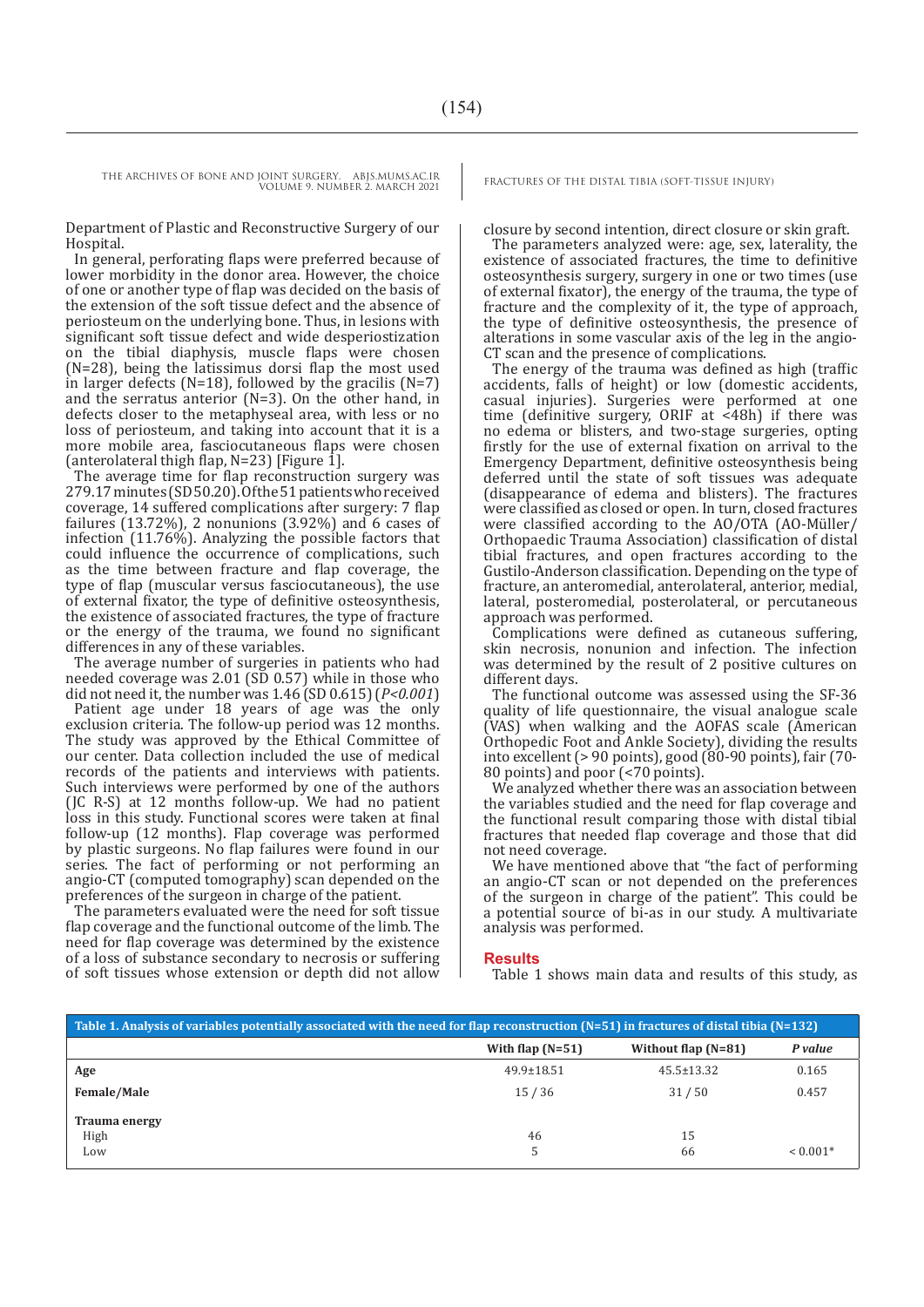THE ARCHIVES OF BONE AND JOINT SURGERY. ABJS.MUMS.AC.IR<br>VOUME Q MUMPER 2 MARCH 2021 VOLUME 9. NUMBER 2. MARCH 2021

| <b>Table 1. Continued</b>                                         |                      |                  |                |
|-------------------------------------------------------------------|----------------------|------------------|----------------|
| Open fracture (Gustilo-Anderson classification)                   | 34                   | 15               | $< 0.001*$     |
| Complexity (AO/OTA Classification)                                |                      |                  |                |
| А                                                                 |                      |                  |                |
| $\, {\bf B}$                                                      | $\overline{7}$<br>10 | 22<br>15         | 0.137<br>0.821 |
| C                                                                 | 34                   | 44               | 0.279          |
| <b>External fixation</b>                                          | 38                   | 25               | $< 0.001*$     |
| <b>Associated fractures</b>                                       | 11                   | 14               | 0.653          |
|                                                                   |                      |                  |                |
| Time to definitive osteosynthesis (days)                          | $9.47 \pm 5.17$      | 5.35±4.94        | 0.003          |
| Approach                                                          |                      |                  |                |
| Anterior                                                          | 5                    | $\overline{7}$   | $\mathbf{1}$   |
| Anteromedial                                                      | 12                   | 26               | 0.325          |
| Anterolateral                                                     | 17                   | 32               | 0.463          |
| Lateral                                                           | $\mathbf{1}$         | 5                | 0.402          |
| Medial                                                            | 3                    | 6                | $\mathbf{1}$   |
| Posterior                                                         | 5                    | $\mathbf{1}$     | 0.738          |
| Percutaneous                                                      | 8                    | $\overline{4}$   | 0.370          |
| Definitive osteosynthesis                                         |                      |                  |                |
| Plate                                                             | 47                   | 77               | 0.379          |
| Nail                                                              | 2                    | $\mathbf{1}$     | 0.389          |
| Cannulated screw                                                  | $\overline{2}$       | 3                | 0.253          |
| Vascular alterations on angio-CT scan (occlusion or subocclusion) | 28                   | $\mathbf{1}$     | $< 0.001*$     |
| <b>Skin necrosis</b>                                              | 44                   | $\Omega$         | $< 0.001*$     |
| <b>Nonunion</b>                                                   | $\overline{2}$       | $\overline{2}$   | 0.005          |
| <b>Infection</b>                                                  | 8                    | 5                | 0.131          |
| <b>AOFAS (American Orthopedic Foot and Ankle Society)</b>         | 83 (74-86)           | 84 (79.5-92)     | 0.391          |
| <b>VAS (Visual Analog Scale)</b>                                  | $4(3-5)$             | $4(2-5)$         | 0.432          |
| SF-36 quality of life questionnaire, physical sphere              | 51.3 (46.80-55.2)    | 51.9 (49.2-55.3) | 0.571          |
| SF-36 quality of life questionnaire, mental sphere                | 46.8 (44.7-47.7)     | 47.3 (45.1-48.1) | 0.536          |

well as the variables associated with the need for flap coverage. We found statistically significant differences between the need for flap coverage and high-energy trauma, the use of external fixation as a step prior to definitive osteosynthesis surgery and vascular alterations on angio-CT scan. Differences were also found regarding the time to definitive osteosynthesis.

In relation to functional results, we found average results above 80, which is interpreted as good results (score 80-90), without finding differences between the group that needed coverage with a flap and the one that did not (*P = 0.391*).

#### **Discussion**

In the last three decades, the advent and refinement of microsurgical techniques has led to a revolution in the treatment of distal lower extremity trauma (8-17). Coinciding with other studies, most of these injuries are caused by high-energy trauma. These are responsible for a greater incidence of flap coverage, due to the fact that they cause a soft tissue defect in a territory already compromised (8-11). The fact of being open fracture increases up to 5 times the risk of requiring flap coverage (*P < 0.001*) (11 - 18). The role of soft tissue reconstruction in open fractures is not limited to covering the wound to prevent desiccation and infection. The soft tissues also contribute to the repair of the fracture being a source of osteoprogenitor cells, growth factors and, of course, vascular supply (18).

Sequential management in 2 stages of the treatment of these lesions is widely accepted. First an external fixation is carried out, which allows the control of the edema and the resuscitation of the soft tissues previous to the definitive treatment (19). Coinciding with the study of Krettek et al, in our series the need for external fixation and therefore, the delay in surgery until definitive osteosynthesis involves an increase of up to 12 times of risk of needing coverage with flap (20). This can be attributed to the worse initial state of soft tissue in the fractures that require external fixation and that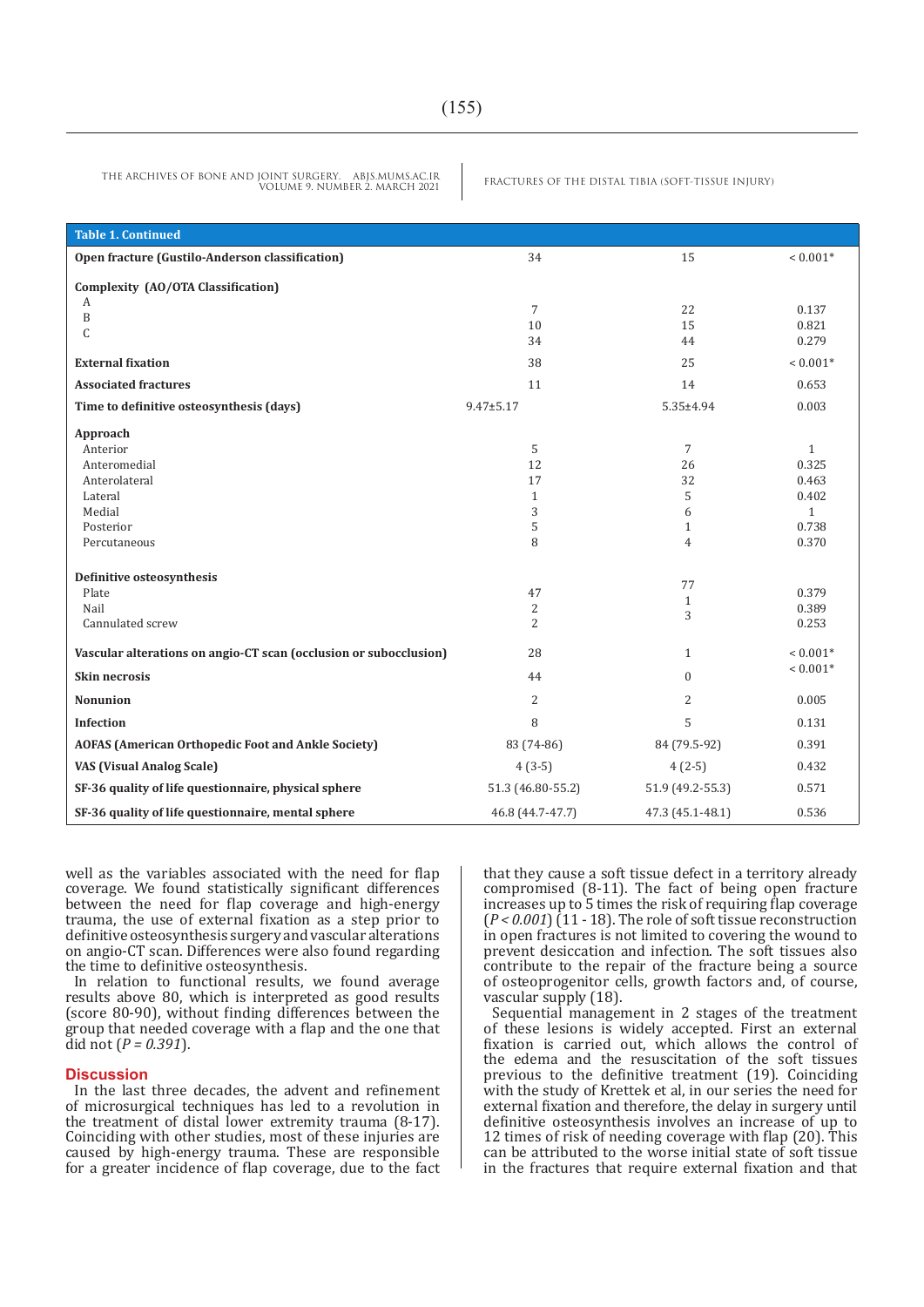THE ARCHIVES OF BONE AND JOINT SURGERY. ABJS.MUMS.AC.IR FRACTURES OF THE DISTAL TIBIA (SOFT-TISSUE INJURY) VOLUME 9. NUMBER 2. MARCH 2021

irrevocably will present cutaneous suffering.

Coinciding with the study by Lebus et al, we found an association between the need for flap coverage and the existence of alterations in the vascular imaging test (angio-CT scan) (21). The most frequently affected vessel was the anterior tibial artery (82.4%). Angiosome of the anterior tibial artery supplies the anterior part of the leg and ankle and, under normal circumstances, the three main arteries communicate with each other, providing the vascular supply to the skin through collateral circulation. Attinger et al stipulated that when there are abnormalities in blood flow in this area, collateral flow can maintain vascularized angiosome, and incisions should be planned so that collateral flow is not disturbed (22). Like the Carbonell et al study, we found no association between the need for soft tissue reconstruction and the approach used for definitive osteosynthesis (23). This is attributed to a good preoperative planning as well as a 2-stage reconstruction, which would favor the reduction of edema as well as the development of collateral circulation.

This study has some limitations. It is a retrospective study. Secondly, the definitive osteosynthesis surgery, although it was planned in consensus by the same surgical group, it was performed by different surgeons of the same group, which could influence the soft tissue management. Finally, not all the patients underwent a preoperative study with angio-CT scan, the majority of whom had a worse condition of soft tissue and performed it in the context of a preoperative flap coverage planning.

Therefore, prospective studies are necessary to perform imaging tests on all cases of fractures of the distal tibia to assess the need and importance of this test in the management of this type of fracture, provided that the cost is permissible.

In conclusion, in this study we found an association between the type of fracture (open), the energy of the trauma (high energy), the use of an external fixator, the existence of skin necrosis and vascular lesions, with the need for soft tissue coverage. However, the need for coverage by itself, was not an indicator of poor functional prognosis. Within the vascular lesions, the lesion of the anterior tibial artery was the most frequent.

*Conflicts of Interest:* The authors have declared that they have no conflicts of interest.

Monica Rubio-Yanchuck MD<sup>1</sup> Juan C. Rubio-Suarez MD2 E. Carlos Rodriguez-Merchan MD PhD2 1 Department of Plastic and Reconstructive Surgery, 2 Department of Orthopaedic Surgery, La Paz University Hospital-IdiPaz, Madrid, Spain 3 Osteoarticular Surgery Research, Hospital La Paz Institute for Health Research, IdiPAZ (La Paz University Hospital- Autonomous University of Madrid), Madrid, Spain

#### **References**

- 1. Zelle BA, Dang KH, Ornell SS. High-energy tibial pilon fractures: an instructional review. Int Orthop. 2019:1-2.
- 2. Rb G. Anderson JT. Prevention of infection in the treatment of one thousand and twenty-five open fractures of long bones: retrospective and prospective analyses. J Bone Joint Surg Am. 1976; 58(4):453-8.
- 3. Dickson KF, Katzman S, Paiement G. The importance of the blood supply in the healing of tibial fractures. Contemp Orthop. 1995; 30(6):489.<br>4. Menck I. Bertram C. Liers
- J, Bertram C, Lierse W. Sectorial angioarchitecture of the human tibia. Cells Tissues Organs. 1992; 143(1):67-73.
- 5. Tarkin IS, Sop A, Pape HC. High-energy foot and ankle trauma: principles for formulating an individualized care plan. Foot Ankle Clin. 2008; 13(4):705-23.
- 6. Zelle BA, Bhandari M, Espiritu M, Koval KJ, Zlowodzki M, Evidence-Based Orthopaedic Trauma Working Group. Treatment of distal tibia fractures without articular involvement: a systematic review of 1125 fractures. J Orthop Trauma. 2006; 20(1):76-9.
- 7. Tarkin IS, Siska PA, Zelle BA. Soft tissue and biomechanical challenges encountered with the management of distal tibia nonunions. Orthop Clin North Am. 2010; 41(1):119-26.
- 8. Crist BD, Khazzam M, Murtha YM, Della Rocca GJ. Pilon fractures: advances in surgical management. J Am Acad Orthop Surg. 2011; 19(10):612-22.
- 9. Erichsen JL, Andersen PI, Viberg B, Jensen C, Damborg F, Froberg L. A systematic review and meta-analysis of functional outcomes and complications following external fixation or open reduction internal fixation for distal intra-articular tibial fractures: an update. Eur J Orthop Surg Traumatol. 2019; 29(4):907-17.
- 10.Bear J, Rollick N, Helfet D. Evolution in management of tibial pilon fractures. Curr Rev Musculoskelet Med. 2018; 11(4):537-45.
- 11.Molepo M, Barnard AC, Birkholtz F, Tetsworth K, Glatt V, Hohmann E. Functional outcomes of the failed plate fixation in distal tibial fractures salvaged by hexapod external fixator. Eur J Orthop Surg Traumatol. 2018; 28(8):1617-24.
- 12.Scaglione M, Celli F, Casella F, Fabbri L. Tibial pilon fractures treated with hybrid external fixator: analysis of 75 cases. Musculoskelet Surg. 2019; 103(1):83-9.
- 13.Vaienti E, Schiavi P, Ceccarelli F, Pogliacomi F. Treatment of distal tibial fractures: prospective comparative study evaluating two surgical procedures with investigation for predictive factors of unfavourable outcome. Int Orthop. 2019; 43(1): 201-7.